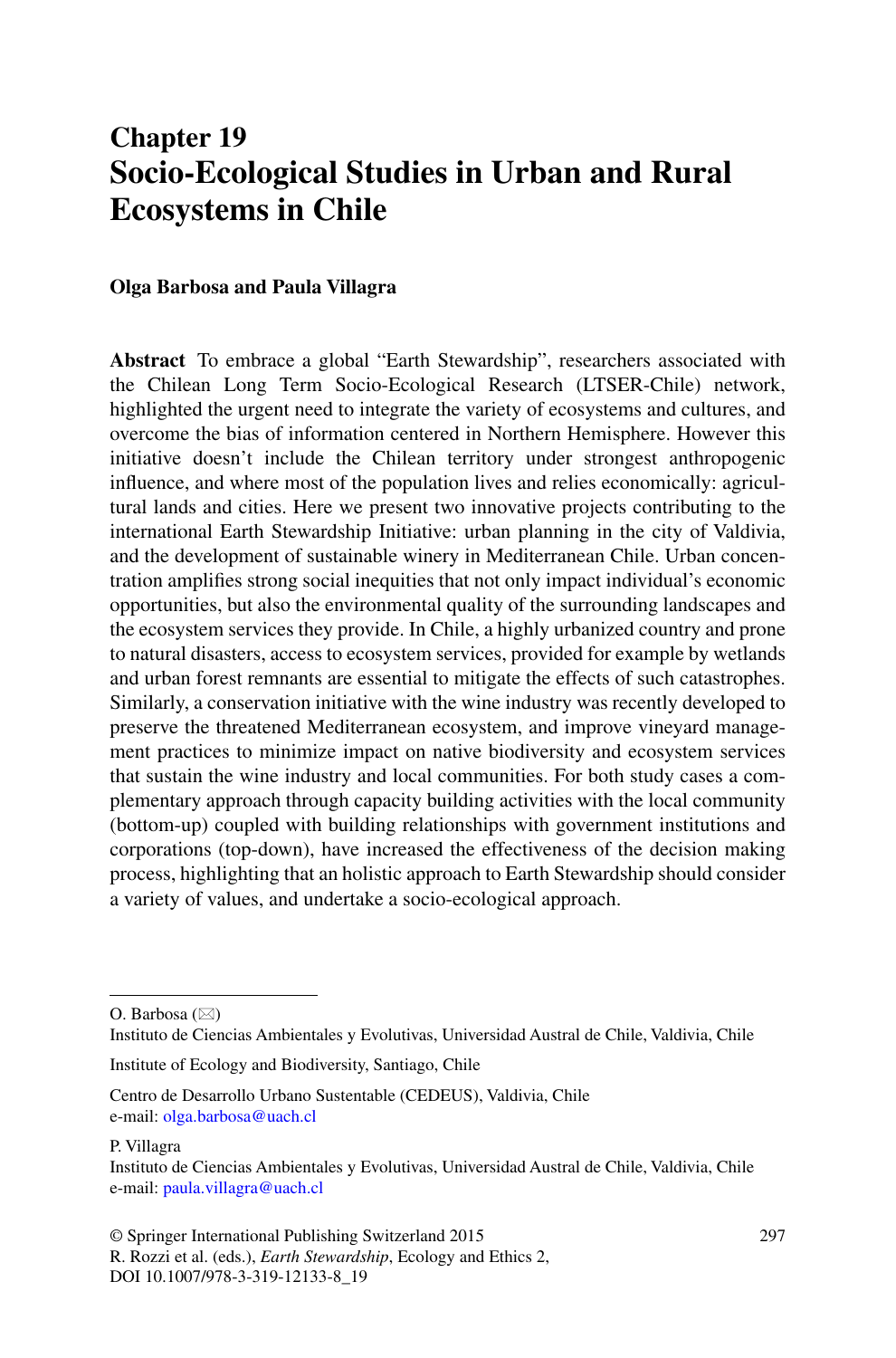**Keywords** Capacity building • Conservation in farmlands • Earth stewardship • Mediterranean ecosystem • Social inequity • Sustainable urban planning

 A novel framework for Earth Stewardship as a means of engaging science and society to reduce the rates of anthropogenic damage to the biosphere has been proposed by the Ecological Society of America (ESA) (Power and Chapin 2009; Chapin et al.  $2011$ ). In our era of the Anthropocene (Crutzen [2002](#page-12-0)), the integration of social and ecological dimensions of ecosystems is essential to advance towards Earth stewardship. However, in order to truly embrace "Earth Stewardship" as a planetary phenomenon, researchers associated with the Chilean Long Term Socio-Ecological Research (LTSER-Chile) network have highlighted the urgent need to integrate a wide variety of heterogeneous ecosystems and cultures, and overcome the bias of information centered in Northern Hemisphere sites (Rozzi et al. 2012). To address these needs, the recently created LTSER–Chile has added a new biome (South American Temperate Forests) to the International LTER network, and also has introduced the methodological approach of field environmental philosophy (FEP) (Rozzi et al. [2012 \)](#page-14-0). FEP's methodological approach which integrates ecological sciences and environmental ethics into biocultural conservation, thereby contributing to the implementation of Earth stewardship (Aguirre Sala, in this volume  $[Chap. 15]$  $[Chap. 15]$ .

 LTSER-Chile is a valuable initiative, however it does not include the Chilean territory under the strongest anthropogenic influence, and where most of the population lives and relies economically: agricultural lands and the cities. The Chilean population is markedly urban ( $> 87\%$ , MINVU [2014](#page-13-0)), concentrated in cities that occupy only 0.23 % Chile's continental land. The Chilean Economy relies on natural resources: mining, fishing and agricultural industries account for approximate 25.8 % GDP (Banco Central [2012 \)](#page-12-0). This context raises two major challenges for the Chilean LTSER: to reach the urban population, and to engage the economic sector, both private and public. Private sectors have been incorporated into conservation partnerships worldwide, through approaches such as corporate social responsibility strategies (Tang and Li  $2009$ ).<sup>1</sup>

 In this chapter we present two innovative projects that can contribute to both the LTSER-Chile network and the international Earth stewardship initiative: urban planning in the city of Valdivia in southern Chile, and the development of sustainable winery in central Chile. Both projects are funded by national scientific research funding agencies, demonstrating an emergent recognition by the Chilean government of the importance of addressing urban ecosystems, and engaging in partnerships with the private sector. We discuss how a socio-ecological approach might essential to advance towards ecosystem stewardship.

<sup>&</sup>lt;sup>1</sup>The concept of integrating corporate social responsibility into conservation projects, and some specific cases, have raised a strong controversy (see MacDonald 2010).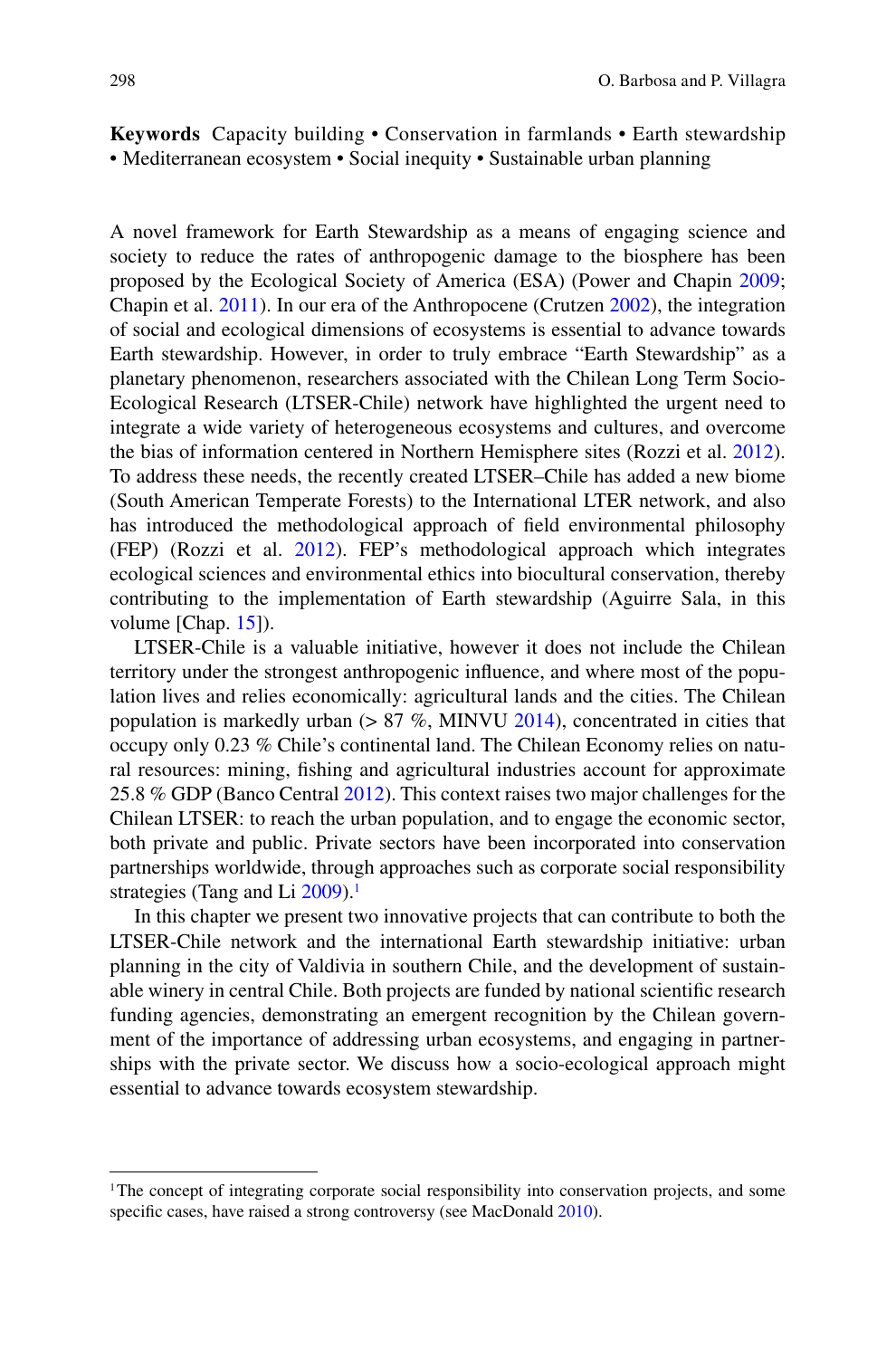## **19.1 The Challenge of Incorporating Stewardship in Chilean Urban Planning**

 Latin America has experienced one of the fastest growth in urban population since mid-twentieth century (WUP [2011](#page-14-0); Rozzi [2013](#page-14-0)), and cities have sprawled fast into areas of high biodiversity value (Pauchard and Barbosa [2013 \)](#page-13-0). According to the ONU-Habitat  $(2012)$  report the rates of rural – urban migration are now expected to decrease. In addition, urban concentration amplifies strong social inequities that not only impact individual's economic opportunities, but also the environmental quality of the surrounding landscapes and therefore, the potential ecosystem services that can be beneficial (Pauchard and Barbosa 2013; Rozzi 2013).

 Chilean cities rely on ecosystems service provisions in a variety of ways. However, these services are available in a differentiated manner to different socioeconomic groups. Urban poor communities are more dependent but have less access to them than wealthy communities, which are also able to substitute these benefits. For example, wealthy neighborhoods may lack public green spaces for recreational use, but they can afford a garden, which acts as partial substitutes for these spaces (Barbosa et al. [2007](#page-12-0) ). Inequality is marked in Chile, and poor communities are more vulnerable to the negative effects of natural disasters. The country is prone to natural disasters such as flooding (e.g. El Niño events), volcanic eruptions and earthquakes, and human-made disasters, such as fi res. Natural areas often offer ecosystem services such as food, fuel, and water, which are of particular importance in the event of a catastrophe, and others, such as recreation and beauty, which are relevant in daily life.

 Moreover, some approaches to urban planning have resulted in uncontrolled urban sprawl, informal settlements, and negligent location of housing in non-secure areas, causing large infrastructure, economic, and human losses. Recently, during April 2014, more than 2,900 people lost their homes, and 15 lost their lives in the biggest fire ever recorded in Chilean main port city, Valparaiso. The fire, was fueled by nearby extensive tree plantations of exotic fast-growing species ( *Eucalyptus sp and Acacia dealbata* ), and spread easily due to unplanned territorial development, illegal trash dumps, and the steep geography with fast winds and extremely difficult accessibility. This and other examples have revealed the need to encourage and strengthen socially and -ecologically integrated approaches, and to study risks to human populations and environmental systems from natural disturbances to improve urban planning in South America (LA RED 2013). Complementarily, some sociological studies exploring the key factors that increase the chances of survival of groups under high-risk conditions, have identified community practices that maintain traditional relationships with ecosystems, which are important for mitigating the consequences of natural disasters (e.g. García et al. [2012](#page-12-0) ). However in Chile, this type of integration in policy and research is still missing. While in 1931 the first building code required taking precautions against tsunamis and earthquakes (Art. 178), these indications no longer appear in the 1949 building code, which is still in effect (Herrmann 2014). It was not until, 1974 that the National Emergency Agency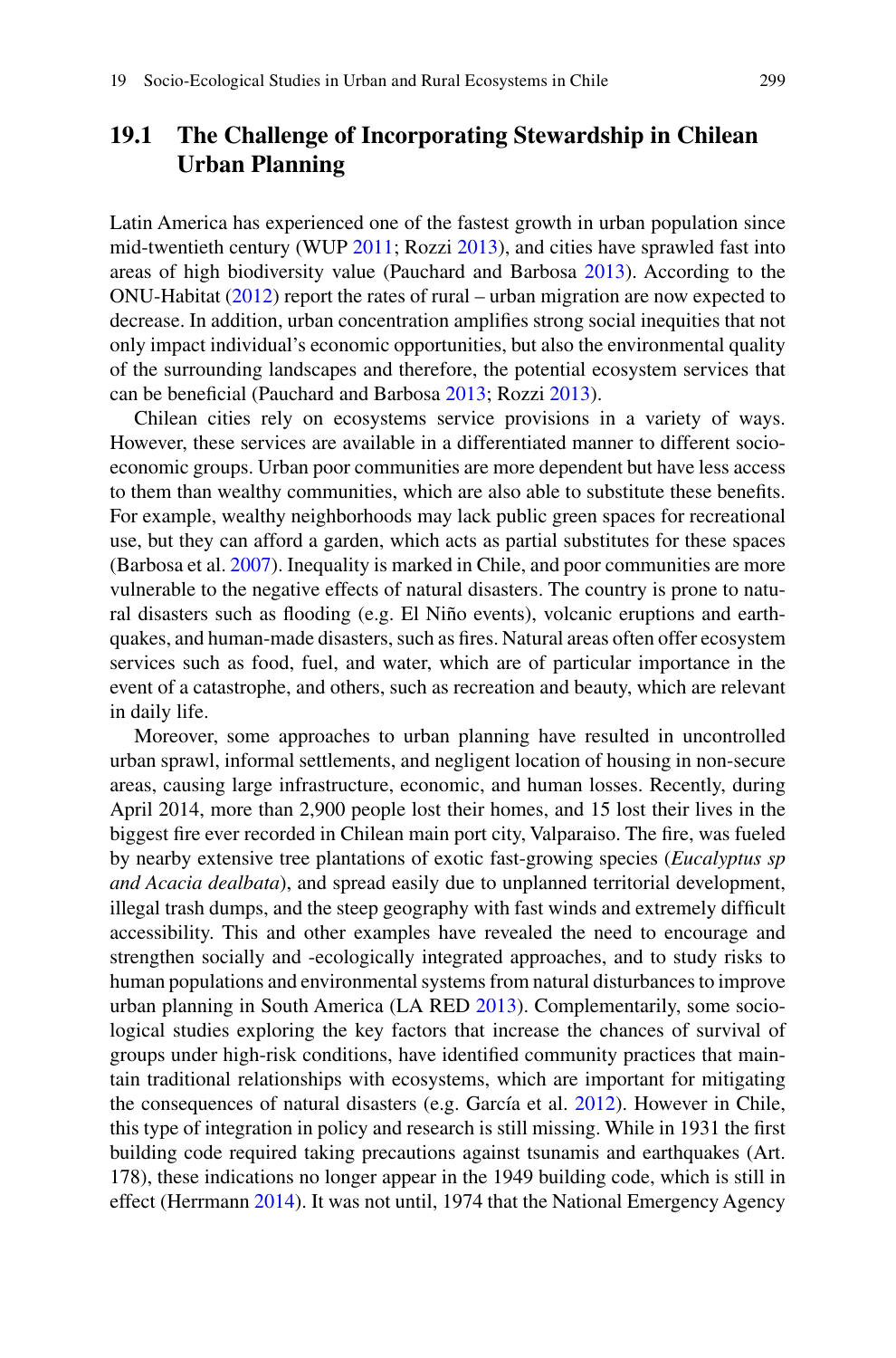(ONEMI) was created, but with limited powers. Even though the ONEMI includes the perception of risk as important for preventing or mitigating disasters, the agency only is allowed to make recommendation to the local municipalities. Finally it is the municipality that decides the type of intervention applied to the landscape. Today, these models are outdated and differ from international disaster recovery plans and models that highlight the valuable role of ecosystems services (Vale and Campanella 2005; ISDR [2005](#page-13-0); Resilience Alliance 2010).

In southern Chile, the fluvial city Valdiva, for example, has a past and recent history of natural disasters where certain ecologically important structures have provided ecosystem services to the population. However, today these places (e.g. urban wetlands and urban forest remnants) hardly are valued by local authorities and thus continually disappear, often being replaced by housing developments. In 1552 when Valdivia was founded as a Spanish fort the city was surrounded by the Valdivia River that had clean and navigable waters, as well as lakes with an abundance of birds, other wildlife, and luxuriant flora as described in historical records (Guarda [2009 \)](#page-12-0). Today, several of these Valdivian natural attributes could be considered as cultural ecosystem services due to their beauty, recreational opportu-nities, and river transport advantages (Guarda [2009](#page-12-0)). However, this natural urban landscape underwent several changes over time due to virtually continuous processes of reconstruction following natural disasters, housing and infrastructure densification, and constant urban sprawl. By 1885 the lakes mostly had been filled in for housing developments. The need for homes caused by the devastating effects of a 1909 fire led to even more pressure to fill remaining wetland areas. The most dramatic of urban changes in Valdivia occurred after the severe 1960 earthquake, when the South American Plate lurched upward as much as 20 m relative to the subducting Nazca Plate (Barrientos and Ward 2007), adding new wetlands to the already existing ones. Wooden tents used as temporary housing facilities, the *rucos* , were located around these new wetlands (Fig. [19.1a](#page-4-0) ). Over the years, *rucos* were replaced by permanent housing, creating new neighborhoods next to these swampy areas (e.g. Skewes et al. [2012 \)](#page-14-0). These changes have formed an urban landscape in which society and nature interact. However, these interactions have not respected these places as sources of water since the 1960s earthquake, nor as sources of city beautification and recreation valued as it was in 1552, when the city was founded. The way that these places have been valued have changed over time, risking their current existence.

A recent study funded by the National Commission for Technology and Scientific Research (CONICYT) revealed some of the social values associated with the wetlands during the aftermath of an earthquake in Valdivia (Villagra et al. 2014). Wetlands were found to be amongst the seven most used urban spaces for earthquake recovery. Nonetheless, their utility varies depending on the presence or absence of a set of biophysical aspects that modify their appearance, and hence, their utilitarian values. In case of an earthquake scenario nowadays, the study shows that the presence of biophysical attributes such as water, vegetation, street infrastructure, and iconic architecture in the urban landscape, cause them to be perceived as useful for shelter, evacuation, and temporary housing. Studies in two other coastal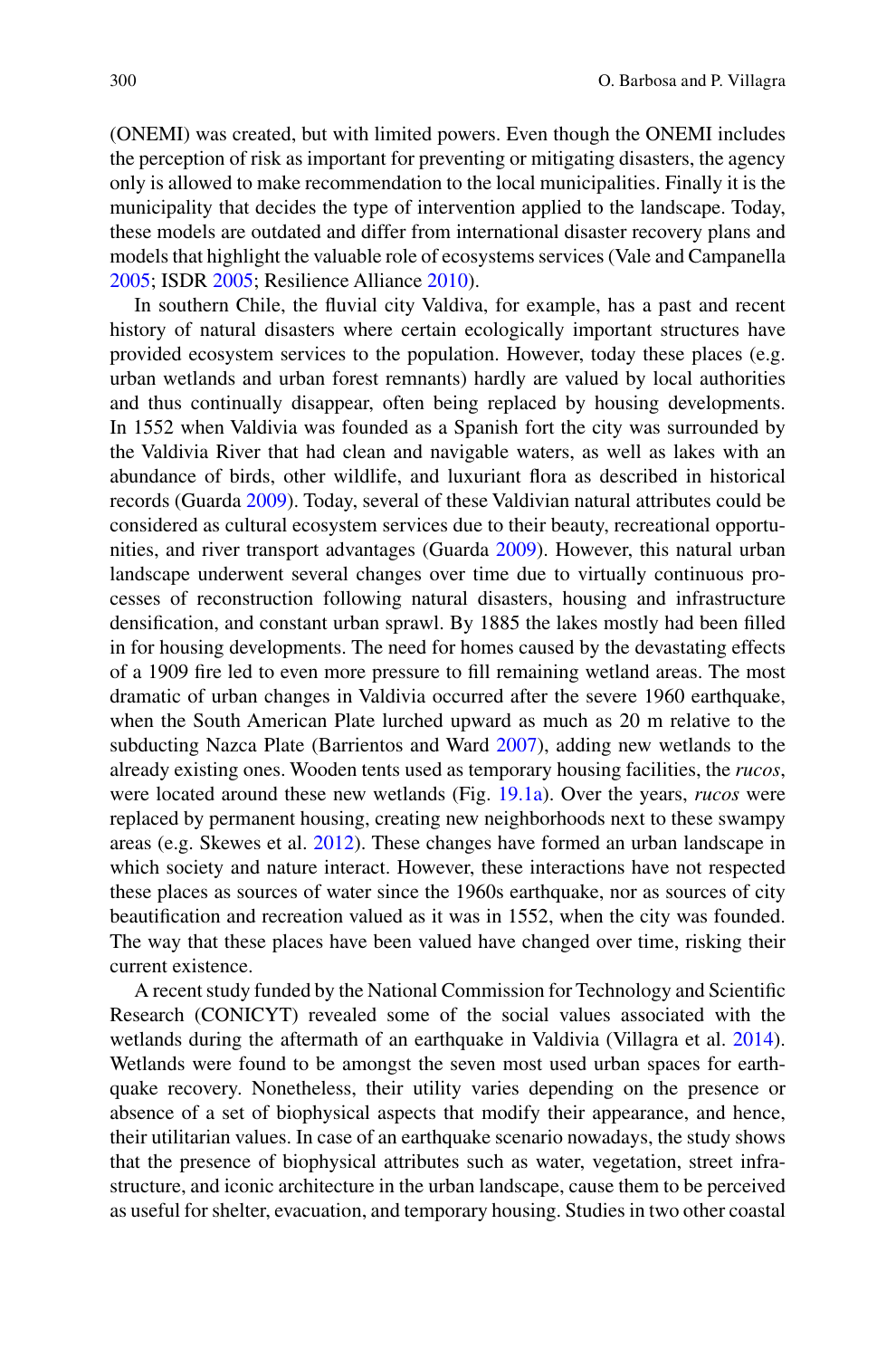<span id="page-4-0"></span>

**Fig. 19.1** The figure shows land use change in the city of Valdivia close to, and in wetland areas. Panel (a) shows Valdivia main city configuration in 1961, 1 year after the 9.5 earthquake, where areas close to wetlands were used as temporal housing (the 'rucos') which evolved later into permanent housing. Panel (**b**), shows that similar areas close to wetland would be used for the allocation of trash and debris in a hypothetical post-earthquake scenario today and the evolution of main urban wetlands

cities, San Francisco and Kobe, have proved that in the presence of water and vegetation found in urban parks and streams, were fundamental for earthquake recovery after the 1909 and 1995 earthquakes respectively (Allan and Bryant 2011; Hayashi [2010](#page-13-0)). However, in Valdivia, most wetland areas are perceived as places to dispose debris and garbage, regardless of the water and vegetation these places contain, a situation that can be witnessed every day (Fig. 19.1b).

 Landscapes perceived as dirty, unmanaged, and dangerous, or even just empty, tend to be valued negatively by planners and urban dwellers (Van den Berg et al. 2007). This is the case for Valdivia where wetlands were once a 'beautiful' landscape useful for sailing and recreation (Guarda [2009](#page-12-0) ), but now are waste lands with overgrown vegetation, lack of public urban infrastructure, and accessibility. Interestingly, a similar study in Concepcion, Chile, proved the opposite situation than in Valdivia. This study found urban wetlands useful for water extraction, temporary refuge, as places for public gathering, rather than for debris and waste disposal (Villagra and Rojas [2013 \)](#page-14-0). In Concepcion, the wetlands provide daily recreation and have been taken into account for urban design, intervention, and management, as they were perceived as positive assets by the community following an earthquake scenario. The little value assigned to urban wetlands in Valdivia today, as providers of ecosystems services after a disaster, is probably due to their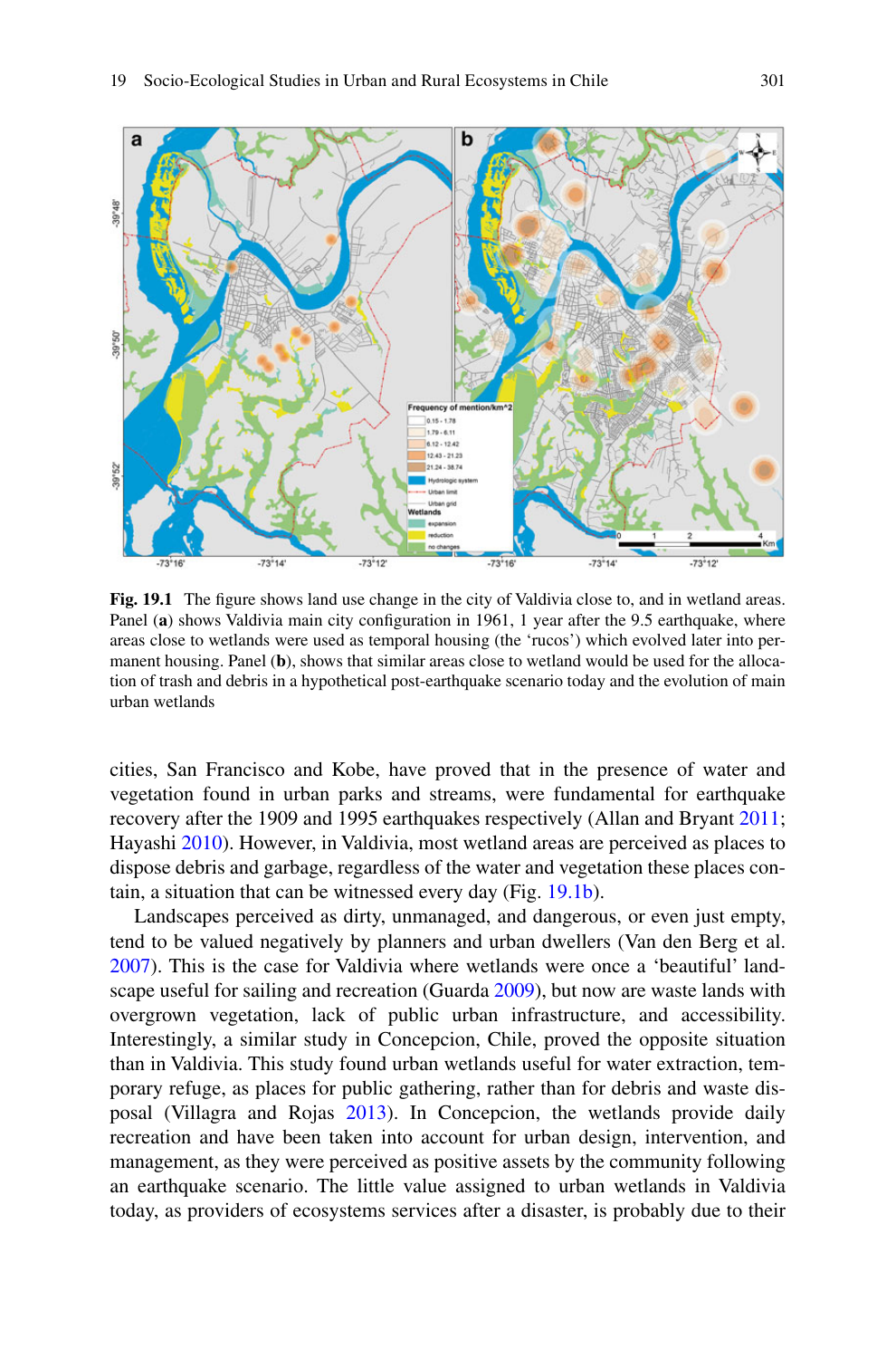negative appearance resulting from mismanagement over the last 50 years. However, urban planners and designers should take into consideration the dynamic nature of urban landscape values, which can change from their usual recreational use to a depository for waste and debris. Today, educational initiatives lead by local civic organizations, such as taking school children to 'discover' wetland areas, are aimed at changing community values and attitudes toward wetlands by direct exposure to these important habitats. Nevertheless, the impact of these initiatives need to be monitored by long-term perception studies, in line with the LTSER- Chile strategy.

#### **19.2 Working with the Wine Industry Towards Earth Stewardship**

 Mediterranean Ecosystems, characterized by mild winters that concentrate rainyseason and warm dry summers, are areas of great, but highly fragile, ecological value (Myers et al. 2000; Olson and Dinerstein [2008](#page-13-0)). They host high diversity and endemism rates of floras that exceed the combined rates of tropical Africa and Asia (Arroyo and Cavieres [1991](#page-12-0) ; Cowling et al. [1996 \)](#page-12-0). Geographically they include portions of USA, Mexico, Chile, Australia, and South Africa, as well as the Mediterranean Basin, and tend to be densely populated regions. The Chilean Mediterranean Region extends between 23 and 39.5° South, and although it represents only 16 % of the country's territory, it harbors almost 50 % of Chilean vascular plants, including 50 % of endemic species (Arroyo et al. [1995](#page-12-0); Armesto et al. [2007a](#page-11-0), b).

 Mediterranean areas around the globe historically have exhibited an intense anthropogenic pressure due to agricultural and urban land uses, and globally have less than 4.5 % under any conservation protection category (Cox and Underwood 2011). Chile is not an exception, with 77 % of the population (INE [2011](#page-13-0)) and 76 % of the country's GDP (Banco Central 2012), concentrated in its Mediterranean region. Despite its ecological value and the threats to its biological integrity, less than  $1\%$  of the regional surface is under any official protection (Underwood et al. 2009). This has proven to be insufficient for biodiversity conservation (Simonetti 1999: Tognelli et al. [2008](#page-14-0); Durán et al. [2013](#page-12-0)). Two centuries of intensive deforestation, together with intensive grazing by cattle and extremely variable rainfall, have had long-lasting effects on forest cover in south-central Chile, whose effects are persistent even today (Armesto et al. [2010](#page-12-0) ). In addition, economic incentives to forestry in the last two decades, together with economic globalization and free trade, promoted the expansion of new crops, leading to the further decline of woodlands. One of these new crops are grapes for wine production.

 The wine industry has expanded persistently in the Chilean Mediterranean region with 63,550 hectares (ha) in 1997 to 128,367 in 2012 (202 % growth), and recently expanding beyond the Mediterranean limits (MINAGRI 2013, Fig. 19.2a). The image of Chile is very much associated with the wine industry. Most vineyards own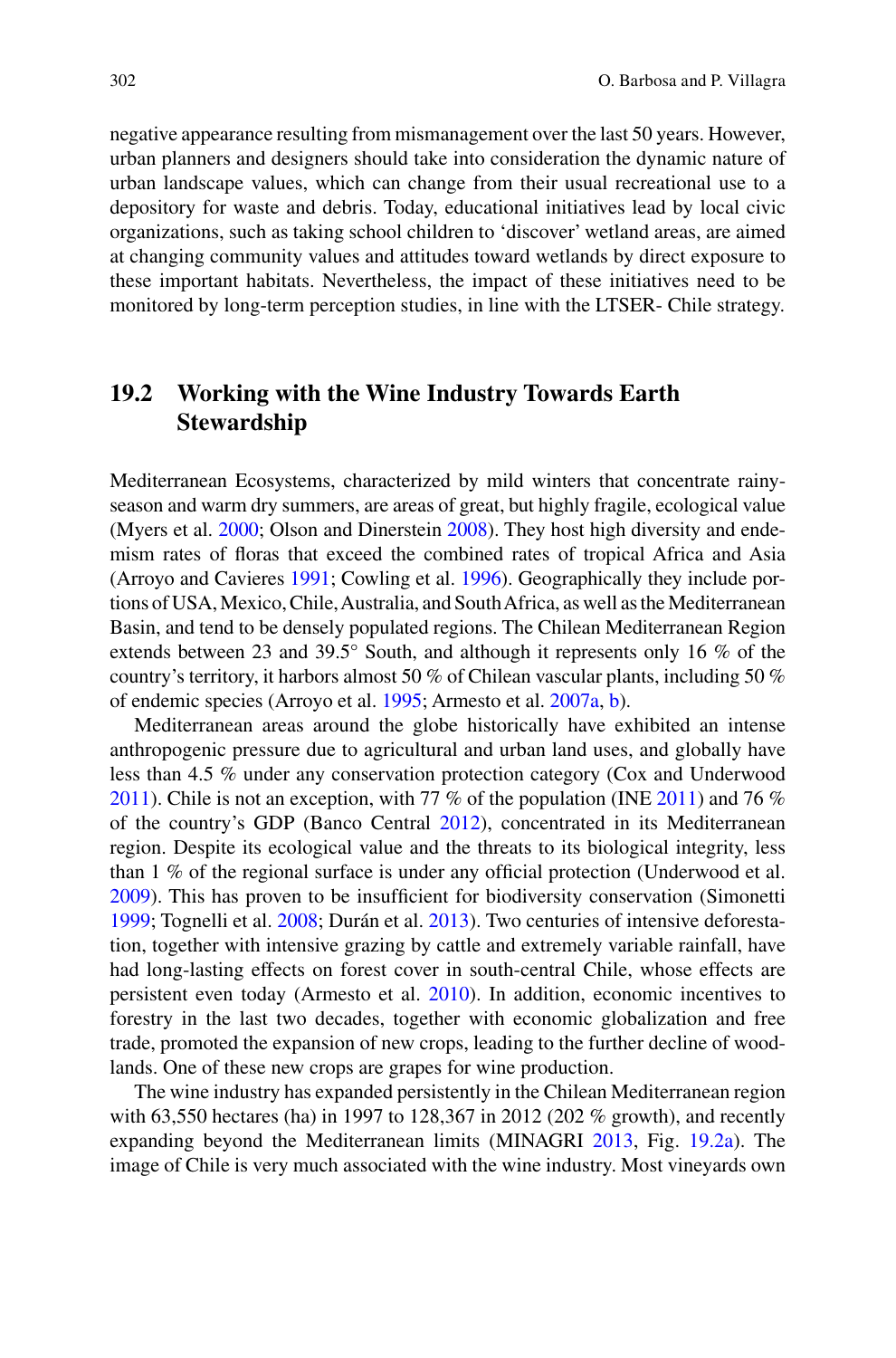<span id="page-6-0"></span>

Fig. 19.2 (a) Evolution of vineyard expansion by administrative region between 1997 and 2012, in the Mediterranean zone of Chile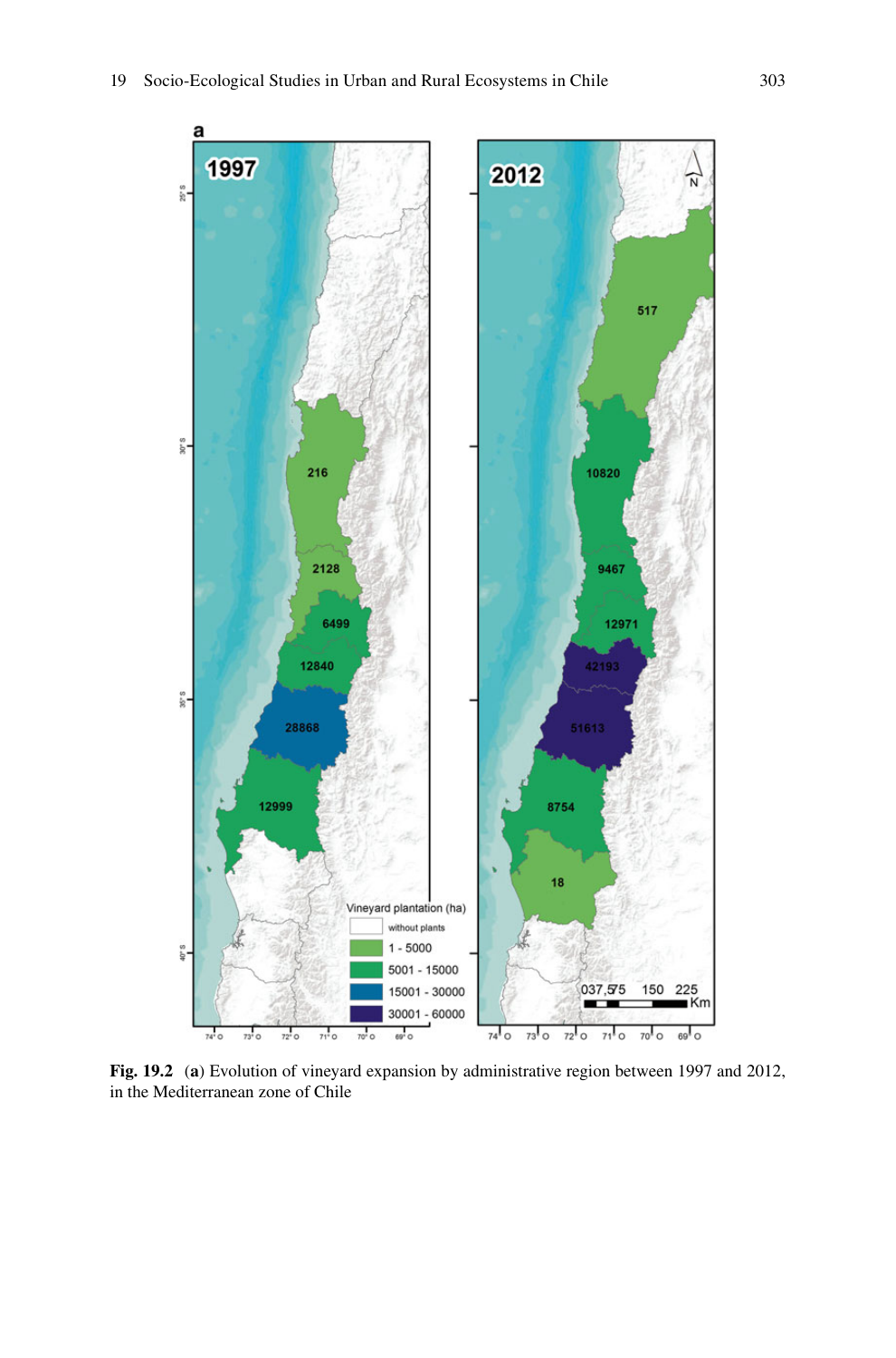

Fig. 19.2 (b) Photo of Viña Veramonte, with native forest remnants in the background in Casablanca valley, a main wine production valley (Photo Olga Barbosa)

between 2 and 4,000 ha, or more, of natural adjacent land. Moreover, the quality of the wine is defined by its geographic origin, a meaning that is captured in the French term "*terroir*" (Viers et al. [2013](#page-14-0)). This term highlight the connection between the resulting product (e.g. wine) and the environment (Wilson  $2001$ ; Renouf et al. 2006), thus inclining the industry to favor the conservation of Mediterranean ecosystems (Fig. [19.2b](#page-6-0)).

 With the opportunity afforded by innovative new funding by the government of Chile (Fondos BASALES, CONICYT), a group of Chilean scientists embraced a 5-year program working with the wine industry to develop ways to balance the growth of the industry and the conservation of this highly fragile ecosystem. This program was planned essentially through research on the links between the provision of ecosystem services to vineyards, and their susceptibility under climate change and land use change, leading to the establishment of the Wine Biodiversity and Climate Change Program (WBCC).<sup>2</sup> The overall goal is to improve vineyard design with management practices that minimize their impact on native biodiversity and ecosystem services that sustain the wine industry and local communities.

 Since the beginning of this program, the number of wineries interested in partnering with the WBCC consistently has increased, from one in 2008 to 14 in the first 5 years of the program, together accounting for nearly 70 % of wine Chilean global exports by volume (Wines of Chile [2013](#page-14-0)). However, after 2 years of developing

<sup>&</sup>lt;sup>2</sup>The Wine, Climate Change and Biodiversity Program is a scientific initiative of the Institute of Ecology and Biodiversity and Universidad Austral de Chile, which aims to conciliate biodiversity conservation with the development of the Chilean wine industry. [www.vccb.cl](http://www.vccb.cl/)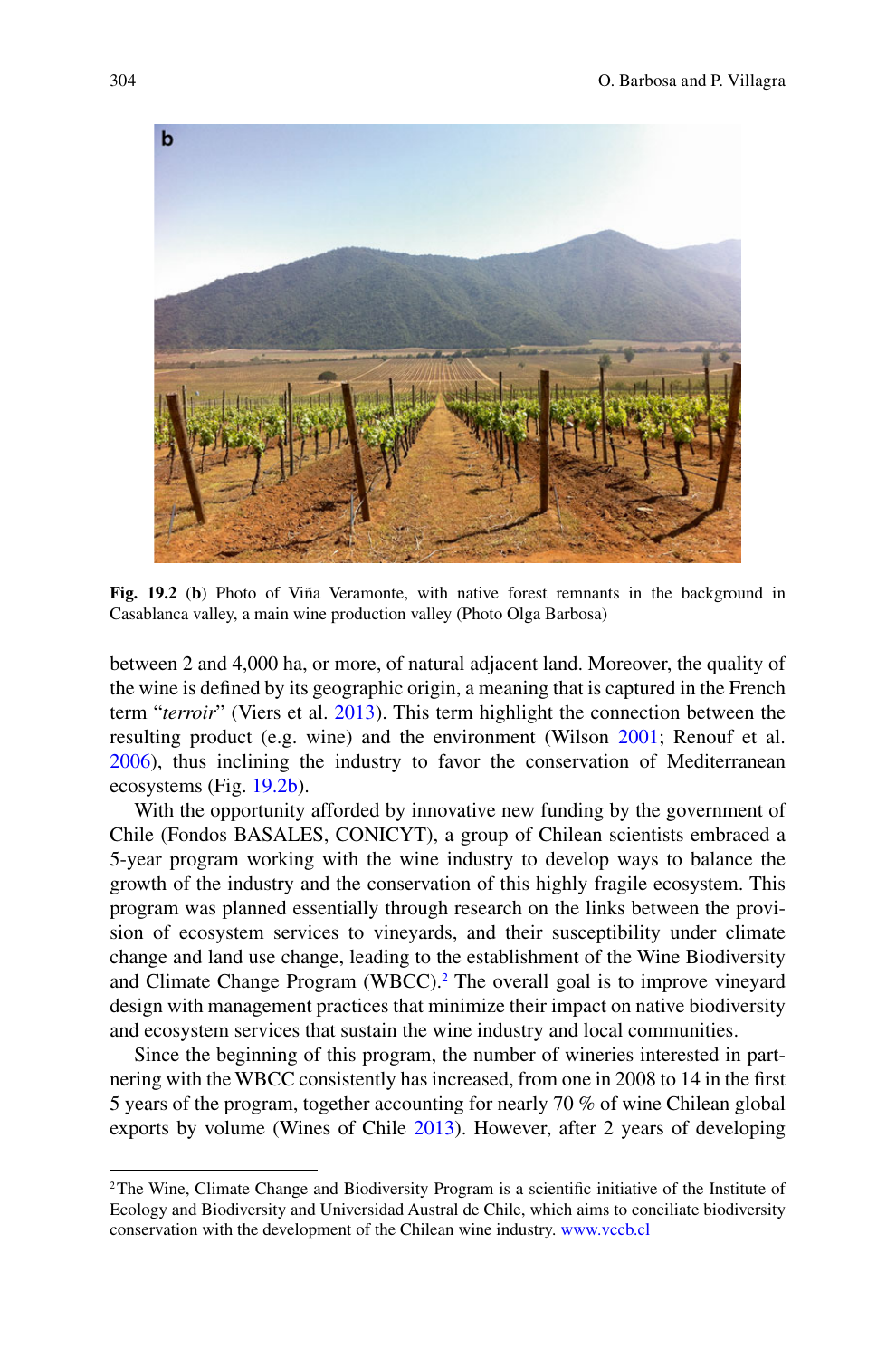basic research, it was realized that deliveries in both time and spatial scale were not really coupled with the producers' immediate needs. This was especially evident when the world financial crisis hit at the beginning of 2008, when many producers expressed the willingness to continue the ongoing collaboration, but needed to postpone any investment on restoration or conservation programs until the economy stabilized. It is important to realize that WBCC's first approach was essentially focused on the ecological component of the system. However, these systems are susceptible to external variables such as global markets that determine prices and therefore sales, thus proving the vulnerability of any system where components are treated in isolation (Chapin et al. [2009](#page-12-0)). This unexpected but nonetheless learning process led to the creation of an education and knowledge transfer program for delivering best management practices to producers through the recognition and valuation of native local biodiversity and coupled ecosystem services (Fig. [19.3a](#page-9-0)).

These WBCC workshops highlighted two important things. The first was to realize how some inherited agricultural practices from the northern hemisphere were so ingrained that Chilean biodiversity had suffered dire consequences over time. The second was the keen interest and participation of farm workers to link biodiversity with their local ecological knowledge and cultural identity. As a result of these workshops and long-term engagement with wine producers, many of the vineyards associated with the program have already set aside areas that contain native forest and shrubland, approaching nearly 20,600 ha in a region where the National System of Protected Areas includes only 64,930 ha in National Parks (CONAF 2013). However, the WBCC program is still voluntary and has not been adopted by the Chilean wine industry as a whole, a situation that contrasts with South Africa (Von Hase et al. [2010](#page-14-0)).

 A survey conducted with an open sample of Chilean wineries has shown that land set aside for conservation proposes is not a rare practice. Out of 45 surveyed wineries, 86 % claimed to have conservation areas on their farms. However, when asked about specific management practices to preserve biodiversity, we found out that only 35 % took steps to ensure that cattle were not allowed into these areas. This common practice in farmlands is based in the erroneous belief that cattle will remove grass biomass and therefore decrease the risk of fires. However, this practice not only severely limits the recruitment of native flora (Henriquez and Simonetti  $2001$ ), but it increases propagation of invasive grasses that are highly flammable (Pauchard et al. [2008](#page-13-0), [2011](#page-13-0)). The introduction of nonnative species is of particular concern in Chile, given that 15 % of plant species present in the country are nonnative (Fuentes et al. 2013). Chile has a strict quarantine control over pests, and there is a clear normative to avoid the introduction of exotic species without a permit. However, a national strategy for control and prevention of exotic invasive species based on the damage that can be caused to the native biodiversity, has not been implemented (Pauchard et al. [2011](#page-13-0)).

 Implementation of cover cropping between roads that might involve exotic species can be nevertheless a beneficial practice that prevents soil erosion, improves soil conditions, and provide habitat for natural enemies (Altieri [1999](#page-11-0); Nicholls et al. 2001; Patrick-King and Berry [2005](#page-13-0)). When choosing species for this purpose, commercial mixes, such as those that are used in California, USA, are the only available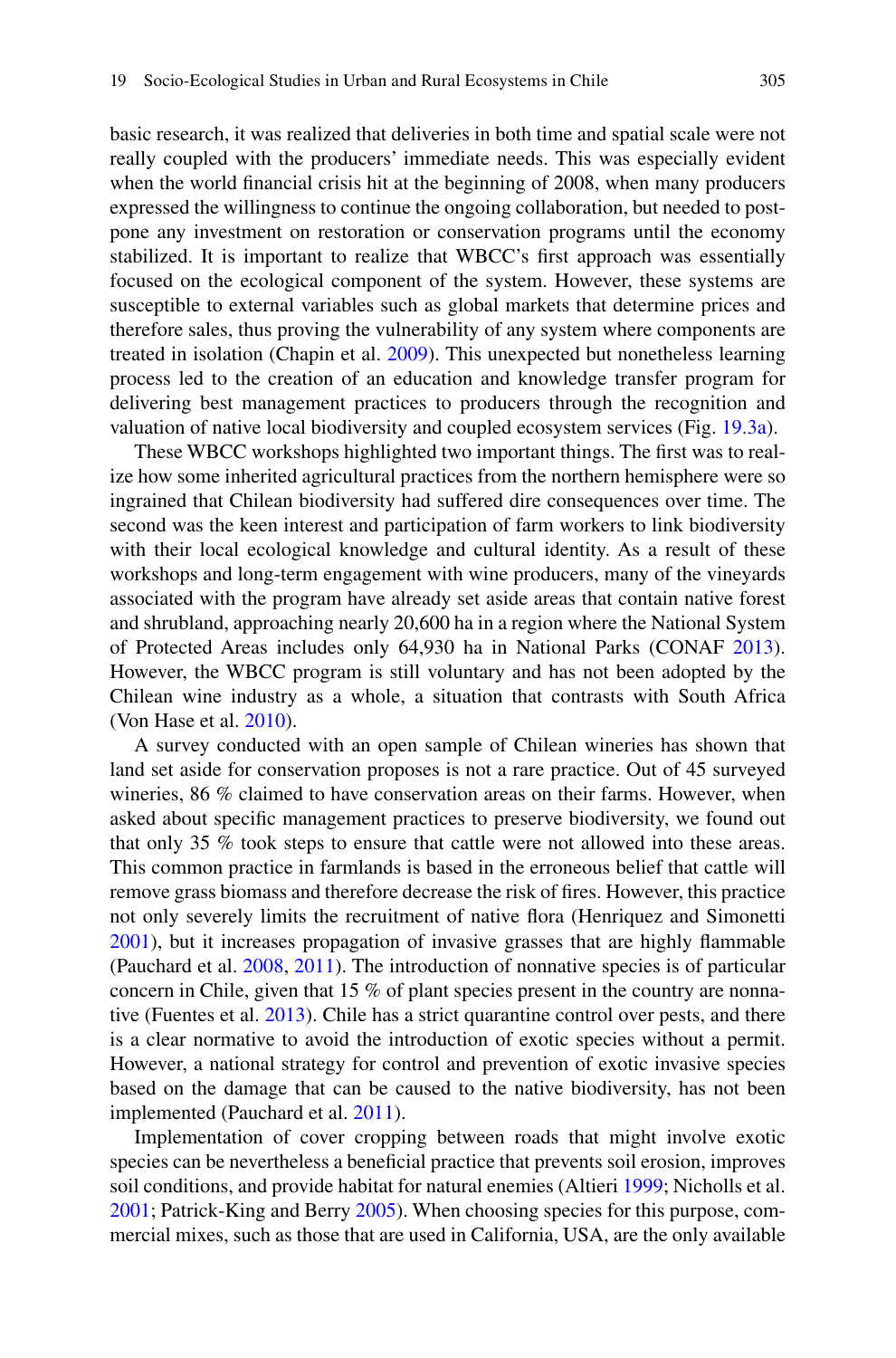<span id="page-9-0"></span>

**Fig. 19.3** (a) Workshop activities using the inquiry methodology (Feinsinger 1987), evaluating soil compaction between vineyards, road and native forest. (**b**) The use of *Eschscholzia californica* as a cover crop in farms that sustain high native species richness in surrounding areas, risking valuable ecosystems. Flower remains up to 4 years after initial seed plantation. ( **c** ) Interviews post workshops showing responses on "in which areas they would like to apply what they learned during this"  $(n=98)$ 

commercial options. One of the most popular mixes of cover crops includes *Eschscholzia californica,* even though it is a highly invasive species (Peña-Gómez and Bustamante [2012 \)](#page-14-0). The use of *E. californica* is common and has an ability to grow everywhere. For this reason, it has been propagated by some wine producers who have collected local seeds from roadways and trainlines because they believed erroneously that this would contribute to preserving local genetic diversity (Fig. 19.3b). Therefore they were applying correct restoration techniques but with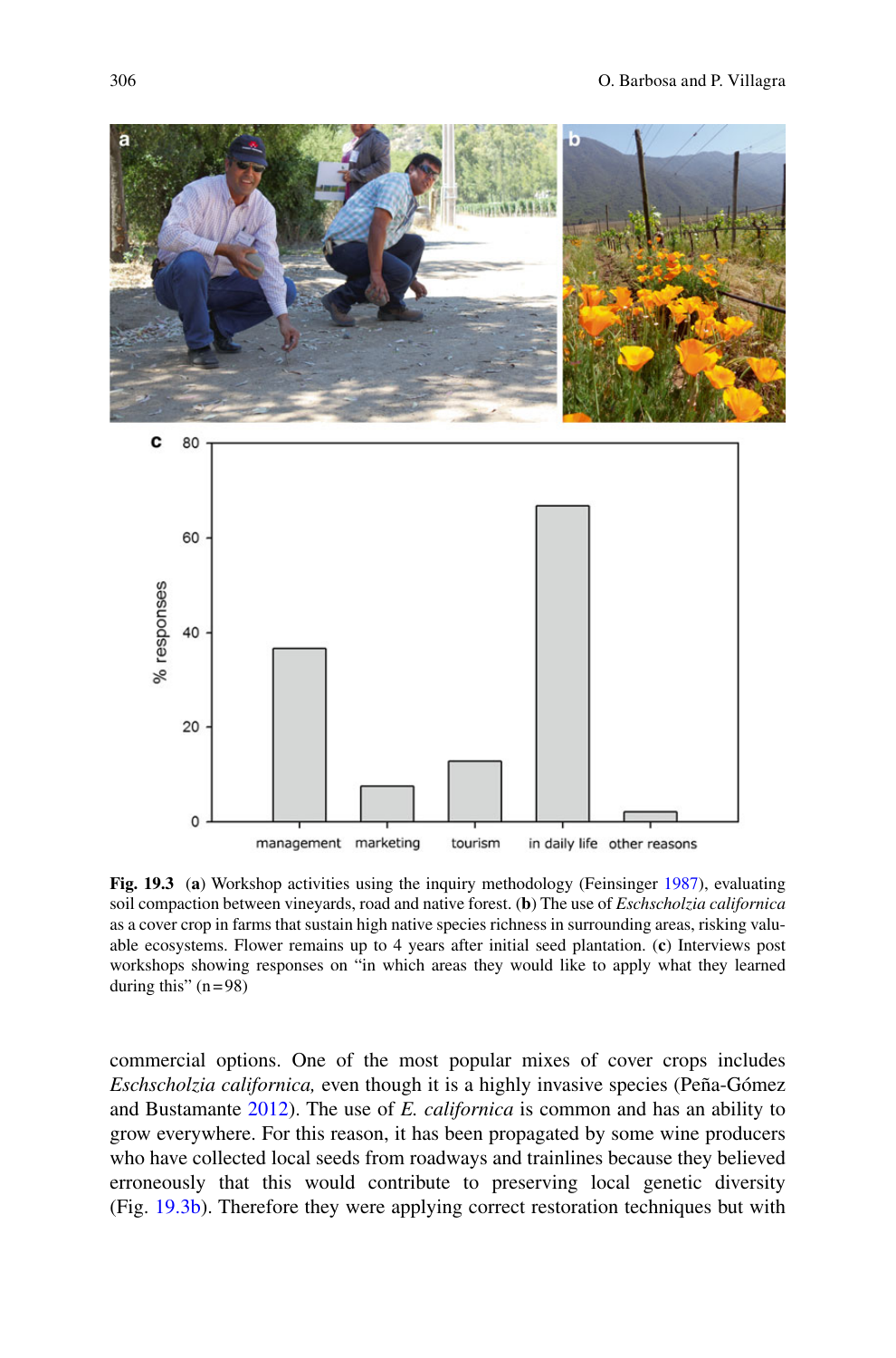the wrong species. After wine producers enrolled in the program, they demanded seedmixes without this invasive species. Currently, the development of cover crop mixes with native species, which do not actually exist, is taking place.

 In summary, the way in which stewardship is understood and put into practice requires knowledge of local ecosystems, a knowledge that may or may not be available. As some (or probably most) historically used practices that are not good for biodiversity conservation in the Chilean Mediterranean ecosystem are inherited from the global north, local research is extremely important (Rozzi et al. [2012](#page-14-0) ). On the other hand, it has been demonstrated that the main motivations for companies to "go green" are competiveness, legitimation, and ecological responsibility. These motivations are influenced, among other reasons, by individual concern (Bansal and Roth [2000](#page-12-0)). For these reason, the approach used in workshops has been very valuable in part because it is based on the inquiry methodology of Schoolyard Ecology, in which participants experience the process of learning through their own practices (Feinsinger [1987 ;](#page-12-0) Feinsinger et al. [1997 \)](#page-12-0). This also has made it possible to work horizontally during workshops, with all employees of the winery and vineyard, and enabling local workers to rediscover and validate their local ecological knowledge without regard to any corporate rank order. In addition these workshops have contributed to corporate social responsibility strategies (CSR) and provide a potential avenue for extending these educational programs to the local community. Indeed, interviews conducted with participants after the workshops indicate that 88 % of respondents believe that protecting native biodiversity inside their farm contributes to conservation goals. Moreover, when asked "in which areas they would like to apply what you learned during this" workshop, 67 % responded "in daily life" (Fig.  $19.3c$ ). This shows that enhancing stewardship in vineyard practices can have an extended effect into broader areas.

After this experience, it is strongly believed that diversification of knowledge transfer, in which the variety of individual motivations for conservation are acknowledged (e.g. from CSR to cultural ancestral value) has been one of the reasons why these workshops have been valued greatly by wineries in the program. Through this type of strategies almost all participants find some cultural connection to the environment, which has also been regarded as a powerful social force fostering steward-ship and social-ecological sustainability (Berkes et al. 2000; Chapin [2009](#page-12-0)b). Despite the success of this initiative, the lack of institutional incentives for conservation of private lands remains a real threat to this voluntary strategy.

## **19.3 Awakening into Biodiversity Leads to Urban and Rural Earth Stewardship**

 Both study cases show that through capacity building activities with local community, we could rely on a bottom-up approach to improve knowledge about wetland values in Valdivia and natural landscapes around vineyards. However, the combined effect, with a top-down approach (government institutions and corporations),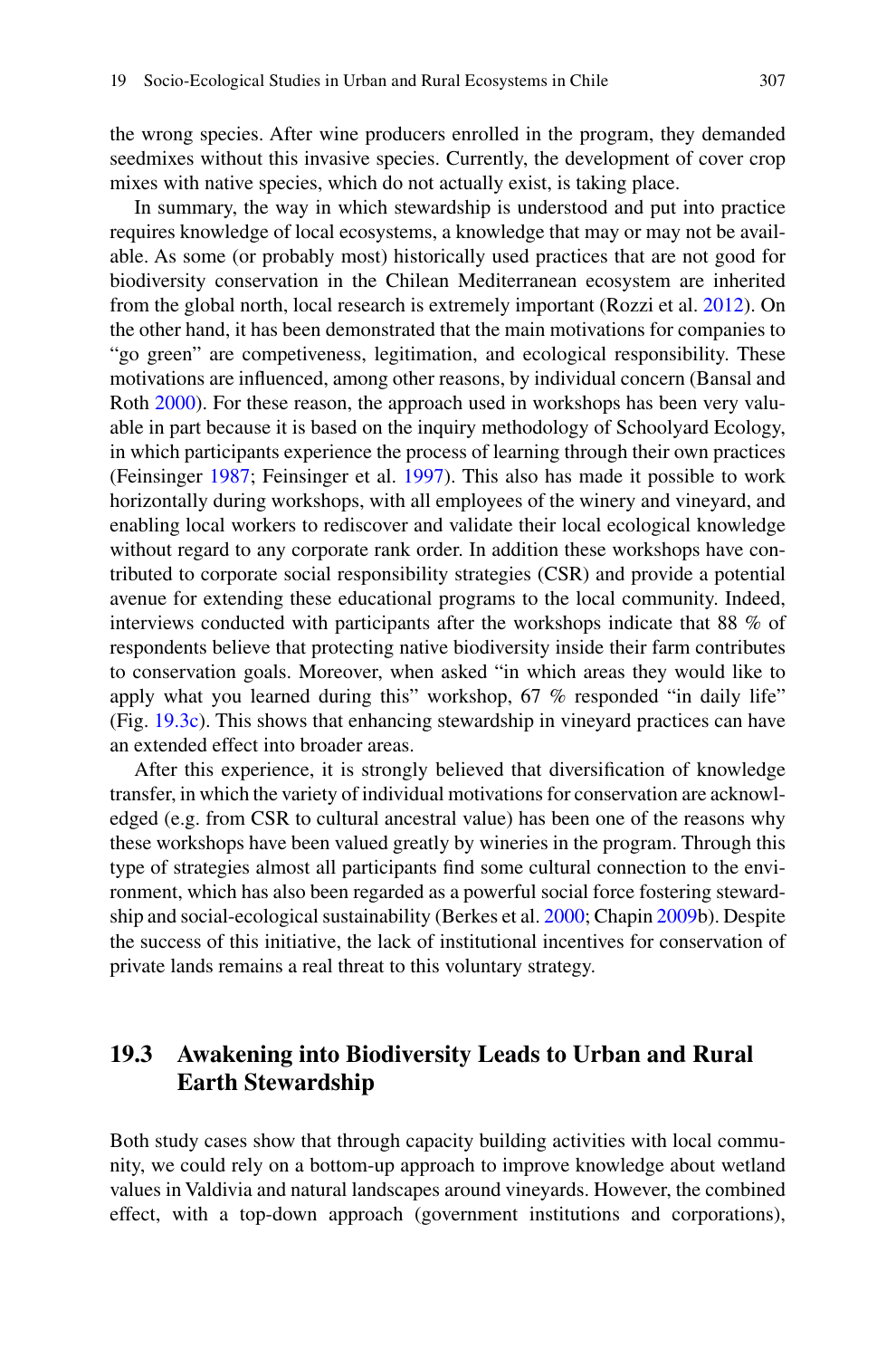<span id="page-11-0"></span>increases the effectiveness of the decision making process. People's knowledge and past experiences influence people's perception (Kaplan et al. [1998](#page-13-0)), and people's perception influence people's values, attitudes and actions towards caring for the environment (Nassauer [1995a](#page-13-0), [b](#page-13-0); Rozzi  $2013$ ). This complementary bottom-up and top-down approach can lead to earth stewardship through increasing community awareness of the diverse values derived from ecosystems.

 The socio ecological approach in both study cases has also generated an aesthetic experience, which can be scenic (awareness through landscape beauty) or ecological (awareness through enhanced knowledge of ecosystems) aimed at engaging the community in earth stewardship. Other studies have demonstrated that, for example, an ecological aesthetic approach has been widely used as an educational tool for improving attitudes toward fire management practices in environments where fire is an aid to biodiversity (Gobster [1994](#page-12-0) ). A growing ecological aesthetic ( *sensu* Gobster et al. [2007](#page-12-0) ) has also grown in wine producers, and has contributed to improving the interrelationships between ecology and wine production, by incorporating values that lack an evident relationship to economic incentives (e.g. native flora in case of the wineries). Other urban studies also suggest that a scenic aesthetic, can be an effective catalyst for earth stewardship (Felson et al. [2013 \)](#page-12-0).

 Biophysical landscape elements play a part in the valuation of urban ecosystems, regardless of their 'ugly' and 'dirty' appearance. They are known as 'cues to care' (Nassauer [1995b](#page-13-0)), or familiar landscape elements which can first trigger people's attraction for landscape and then develop over time a deep concern for it. In the case of Valdivia, the cues to care in urban wetlands are missing, but are much needed to improve the interrelationships between people and wetland systems for earthquake recovery.

 In the same way, the intentionality to sustain animal and plant production for human use, underscores the social-ecological connection that has been going for at least 10,000 years, when domestication began (Smith [1998](#page-14-0); Naylor [2009](#page-13-0)). An holistic approach to Earth stewardship should consider a variety of values, and undertake socio-ecological a socio-ecological approach.

Acknowledgements This work was funded by CONICYT PFB-23, Millennium Scientific Initiative grant# PO5-002 through IEB-Chile, FONDAP grant# 1510020, and FONDECYT#11110183 to OB and # 11110297 to PV. We are very grateful to K. Godoy, C. García, K. Gomez, N. Pohl, J. Diaz and M. Marquez for their contribution to this chapter.

#### **References**

- Allan P, Bryant M (2011) Resilience as a framework for urbanism and recovery. J Landsc Arch 6:34–45
- Altieri MA (1999) The ecological role of biodiversity in agroecosystems. Agr Ecosyst Environ 74:19–31
- Armesto JJ, Arroyo MTK, Hinojosa LF (2007a) The Mediterranean environment of central Chile. In: Veblen TT, Young KR, Orme AR (eds) The Physical Geography of South America. Oxford University Press, New York, pp 184–199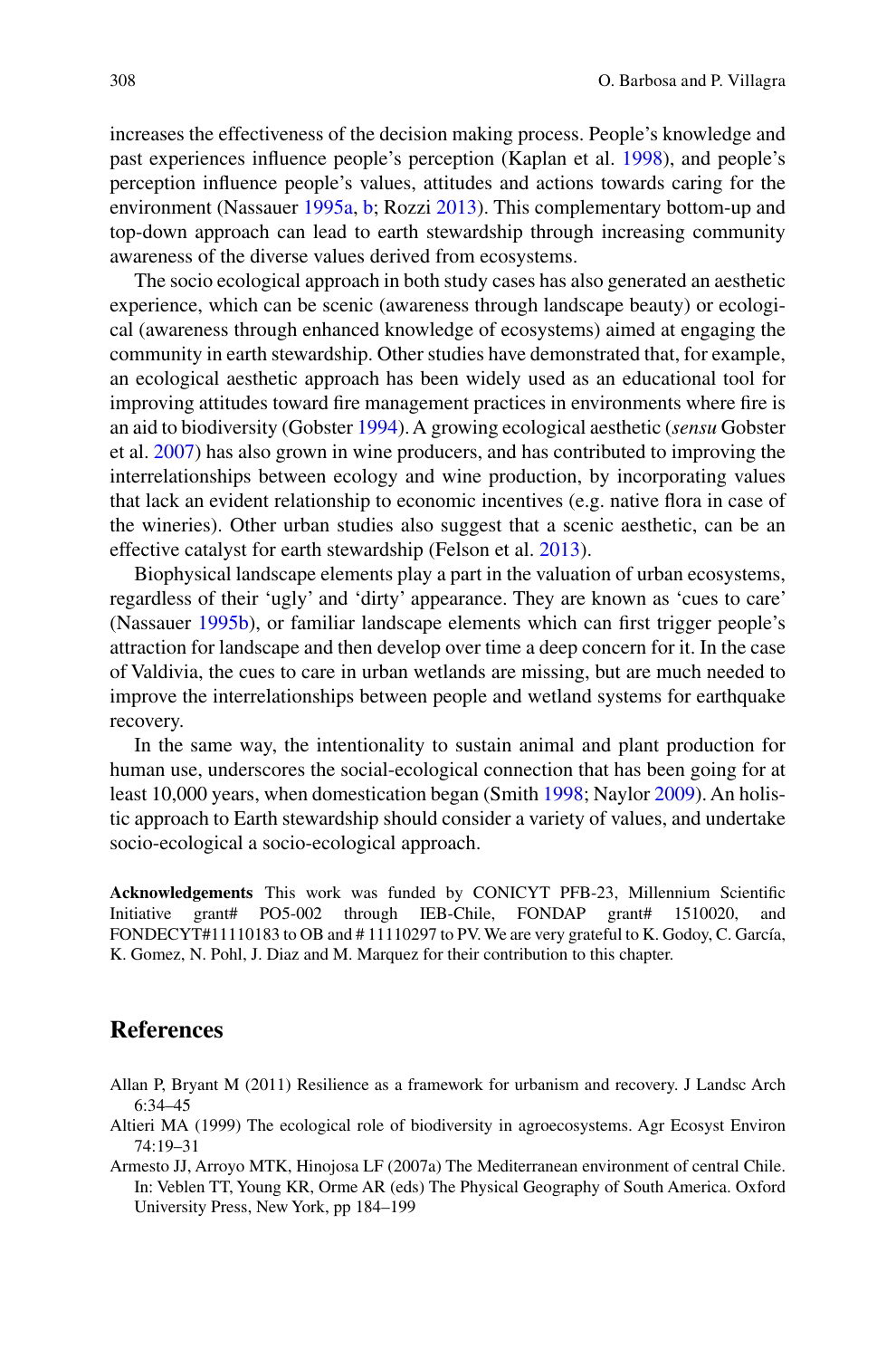- <span id="page-12-0"></span>Armesto JJ, Díaz I, Celis-Diez JL et al (2007b) Análisis y evaluación técnico-científica de Decreto Supremo No. 78. Technical report, p 37
- Armesto JJ, Manuschevich D, Mora A et al (2010) From the Holocene to the Anthropocene: A historical framework for land cover change in southwestern South America in the past 15,000 years. Land Use Policy 27:148–160
- Arroyo MTK, Cavieres L  $(1991)$  The Mediterranean type climate flora of central Chile what do we know and how can we assure its protection? Noticiero de Biologia 5:48–56
- Arroyo MTK, Cavieres L, Marticorena C et al (1995) Convergence in the Mediterranean floras in Central Chile and California: insights from comparative biogeography. In: Arroyo MTK, Zedler PH, Fox MD (eds) Ecology and biogeography of Mediterranean Ecosystems in Chile, California, and Australia. Springer, New York
- Banco Central (2012) Series de Indicadores, Actividad Económica y Gasto.<http://xurl.es/e4yw2>
- Bansal P, Roth K (2000) Why companies go green: a model of ecological responsiveness. Acad Manage J 43:717–736
- Barbosa O, Tratalos JA, Armsworth PR et al (2007) Who benefits from access to green space? A case study from Sheffield, UK. Landsc Urban Plan 83:187–195
- Barrientos SE, Ward SN (2007) The 1960 Chile earthquake: inversion for slip distribution from surface deformation. Geophys J Int 103:589–598
- Berkes F, Colding J, Folke C (2000) Rediscovery of traditional ecological knowledge as adaptive management. Ecol Appl 10:1251–1262
- Chapin FS III (2009) Managing ecosystems sustainability: the key role of resilience. Chapter 2. In principles of ecosystem Stewardship. In: Chapin FS III, Kofinas GP, Folke C (eds) Resiliencebased natural resource management in a changing World. Springer, New York, pp 29–54
- Chapin FS III, Folke C, Kofinas GP (2009) A framework for understanding change, chapter 1. In principles of ecosystem Stewardship. In: Chapin FS III, Kofinas GP, Folke C (eds) Resiliencebased natural resource management in a changing World. Springer, New York, pp 3–28
- Chapin FS III, Carpenter SR, Kofinas GP et al (2011) Ecosystem Stewardship: sustainability strategies for a rapidly changing planet. Trends Ecol Evol 25:241–249
- CONAF (2013) Catastro de los Recursos Vegetacionales Nativos de Chile, Monitoreo de Cambios y Actualizaciones, Período 1997–2011. Corporación Nacional Forestal, Julio 2011, Santiago de Chile
- Cowling RM, Rundel PW, Lamont BB et al (1996) Plant diversity in Mediterranean-climate regions. Trends Ecol Evol 11:362–366
- Cox RL, Underwood EC (2011) The importance of conserving biodiversity outside of protected areas in Mediterranean ecosystems. Plos One 6:e14508
- Crutzen PJ (2002) Geology of mankind. Nature 415:23
- Durán AP, Casalegno S, Marquet PA et al (2013) Representation of ecosystem services by terrestrial protected areas: Chile as a case study. Plos One 8:e82643
- Feinsinger P (1987) Professional ecologists and the education of young children (commentary). Trends Ecol Evol 2:51–52
- Feinsinger P, Margutti L, Oviedo RD (1997) School yards and nature trails: ecology education outside the university. Trends Ecol Evol 12:115–120
- Felson AJ, Bradford MA, Terway TM (2013) Promoting earth stewardship through urban design experiments. Front Ecol Environ 11(7):362–367
- Fuentes N, Pauchard A, Sanchez P et al (2013) A new comprehensive database of alien plant species in Chile based on herbarium records. Biol Invasions 15:847–858
- García V, Audefroy J, Briones F (2012) Estrategias sociales de prevención y adaptación. Centro de Investigaciones y Estudios Superiores en Antropología Social/La Red, México
- Gobster P (1994) The urban savanna. Reuniting ecological preferences and function. Restor Manag Notes 12:64–71
- Gobster P, Nassauer J, Daniel T (2007) The shared landscape: what does aesthetics have to do with ecology? Landsc Ecol 22:959–972
- Guarda G (2009) Cuatro Siglos de Evolución Urbana Valdivia 1552–1910. Universidad Austral de Chile, Valdivia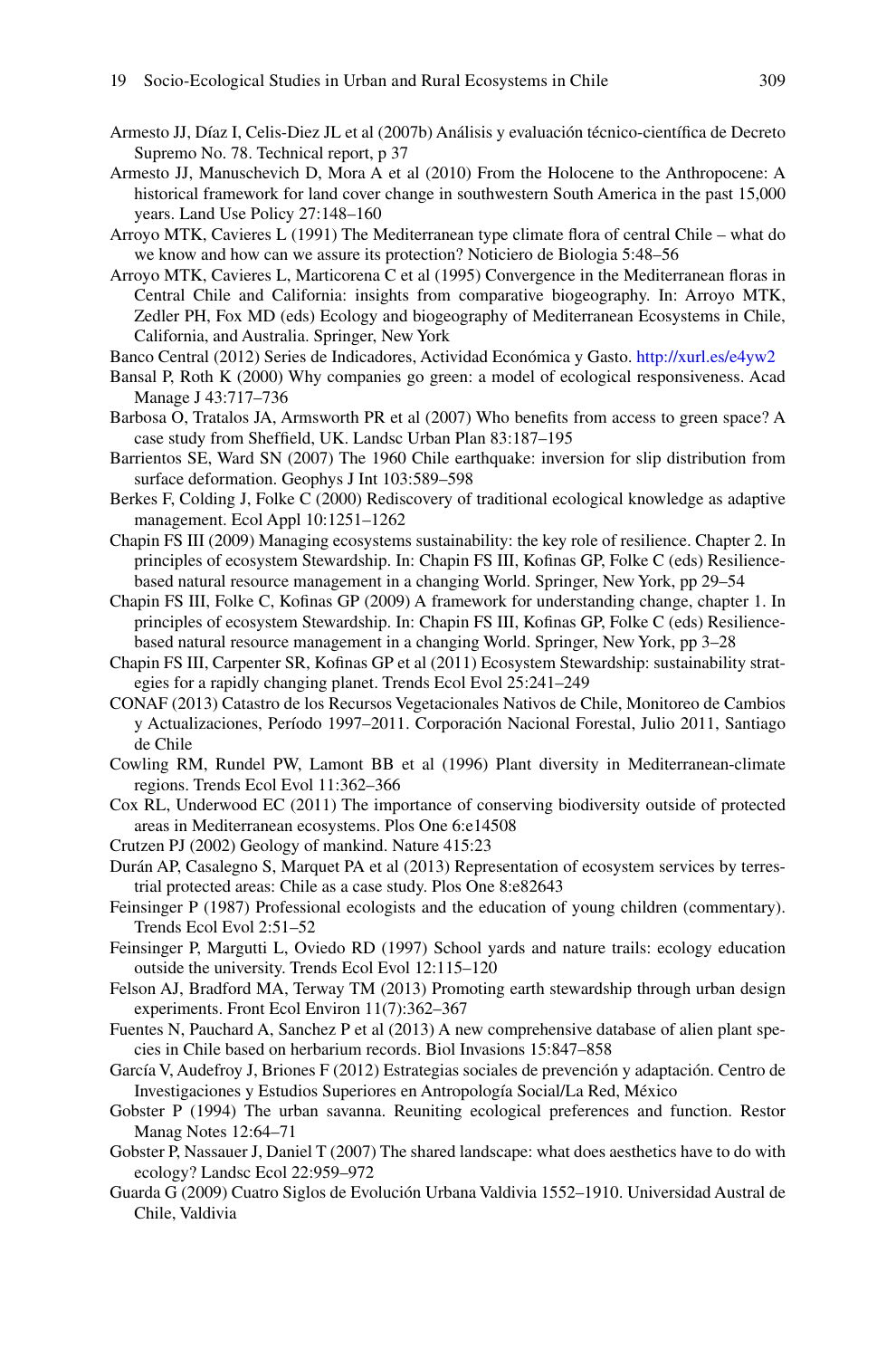- <span id="page-13-0"></span> Hayashi M (2010) Water revives Kobe communities after the Great Hanshin Awaji earthquake. University of Hyogo, Awaji City
- Henriquez CA, Simonetti JA (2001) The effect of introduced herbivores upon an endangered tree (Beilschmiedia miersii, Lauraceae). Biol Conserv 98:69–76
- Herrmann G (2014) Regulation of coastal zones and natural disasters: mitigating the impact of tsunamis in Chile through urban and regional planning. The Berkeley Law Journal of Issues in Legal Scholarship (in press)
- INE (2011) Instituto Nacional de Estadísticas. Estadísticas Demográficas, Compendio Estadístico 2011. [www.ine.cl](http://www.ine.cl/)
- ISDR (2005) Hyogo framework for action 2005–2015: building the resilience of nations and communities to disasters. International Strategy for Disaster Reduction (ISDR), Hyogo. [www.](http://www.unisdr.org/wcdr) [unisdr.org/wcdr.](http://www.unisdr.org/wcdr) Accessed 30 May 2013
- Kaplan R, Kaplan S, Ryan RL (1998) With people in mind: design and management of everyday nature. Island Press, Washington, DC
- LA RED (2013) Red de Estudios Sociales en Prevención de Desastres Abril. [http://www.desenre](http://www.desenredando.org/)[dando.org/](http://www.desenredando.org/). Accessed 20 Jan 2014
- MacDonald KI (2010) The devil is in the (Bio)diversity: private sector "engagement" and the restructuring of biodiversity conservation. Antipode 42(3):513–550. ISSN 0066-4812, doi[:10.1111/j.1467-8330.2010.00762.x](http://dx.doi.org/10.1111/j.1467-8330.2010.00762.x)
- MINAGRI: Ministerio de Agricultura, división de protección agrícola y forestal, sub departamento de viñas y vinos, inocuidad y biotecnología sección viñas y vinos año publicación (2013) Catastro Vitivinícola Nacional 2012
- MINVU (Ministerio de Vivienda y Urbanismo) (2014) Política Nacional de Desarrollo Urbano. MINVU/PNUD, Santiago. [http://politicaurbana.minvu.cl/wp-content/uploads/2014/10/](http://politicaurbana.minvu.cl/wp-content/uploads/2014/10/L4-Politica-Nacional-Urbana.pdf) [L4-Politica-Nacional-Urbana.pdf.](http://politicaurbana.minvu.cl/wp-content/uploads/2014/10/L4-Politica-Nacional-Urbana.pdf) Accessed 24 Dec 2014
- Myers N, Mittermeier RA, Mittermeier CG et al (2000) Biodiversity hotspots for conservation priorities. Nature 403:853–858
- Nassauer JI (1995a) Culture and changing landscape structure. Landsc Ecol 10:229–237
- Nassauer JI (1995b) Messy ecosystems, orderly frames. Landsc J 14:161–170
- Naylor RL (2009) Managing food production systems for resilience. Chapter 12. In: Chapin FS III, Kofinas GP, Folke C (eds) Resilience-based natural resource management in a changing World. Springer, New York, pp 259–280
- Nicholls CI, Parrella M, Altieri MA (2001) The effects of a vegetational corridor on the abundance and dispersal of insect biodiversity within a northern California organic vineyard. Landsc Ecol 16:133–146
- Olson DM, Dinerstein E (2008) The Global 200: a representation approach to conserving the Earth's most biologically valuable ecoregions. Conserv Biol 12:502–515
- ONU-Habitat (2012) Estado de las ciudades de América Latina y el Caribe, 2012. Rumbo a una nueva transición urbana. [www.onuhabitat.org](http://www.onuhabitat.org/)
- Patrick-King A, Berry AM (2005) Vineyard delta 15-N, nitrogen and water status in perennial clover and bunch grass cover crop systems of California's Central Valley. Agr Ecosyst Environ 109:262–272
- Pauchard A, García RA, Peña E et al (2008) Positive feedbacks between plant invasions and fire regimes: Teline monspesulana (L) K.Kock (Fabaceae) in central Chile. Biol Invasions 10:547–553
- Pauchard A, García R, Langdon B et al (2011) The invasion of non-native plants in Chile and their impacts on biodiversity: history, current status, and challenges for management. In: Biodiversity conservation in the Americas: lessons and policy recommendations. Figueroa E. Editorial FEN-Universidad de Chile, Santiago, pp 133–165
- Pauchard A, Barbosa O et al (2013) Latin America: rapid urban development and social economic inequity threatens biodiversity hotspots, chapter 28. In: Elmqvist T, Fragkias M, Goodness J (eds) Urbanization, biodiversity and ecosystem services: challenges and opportunities – a global assessment. Springer, Dordrecht